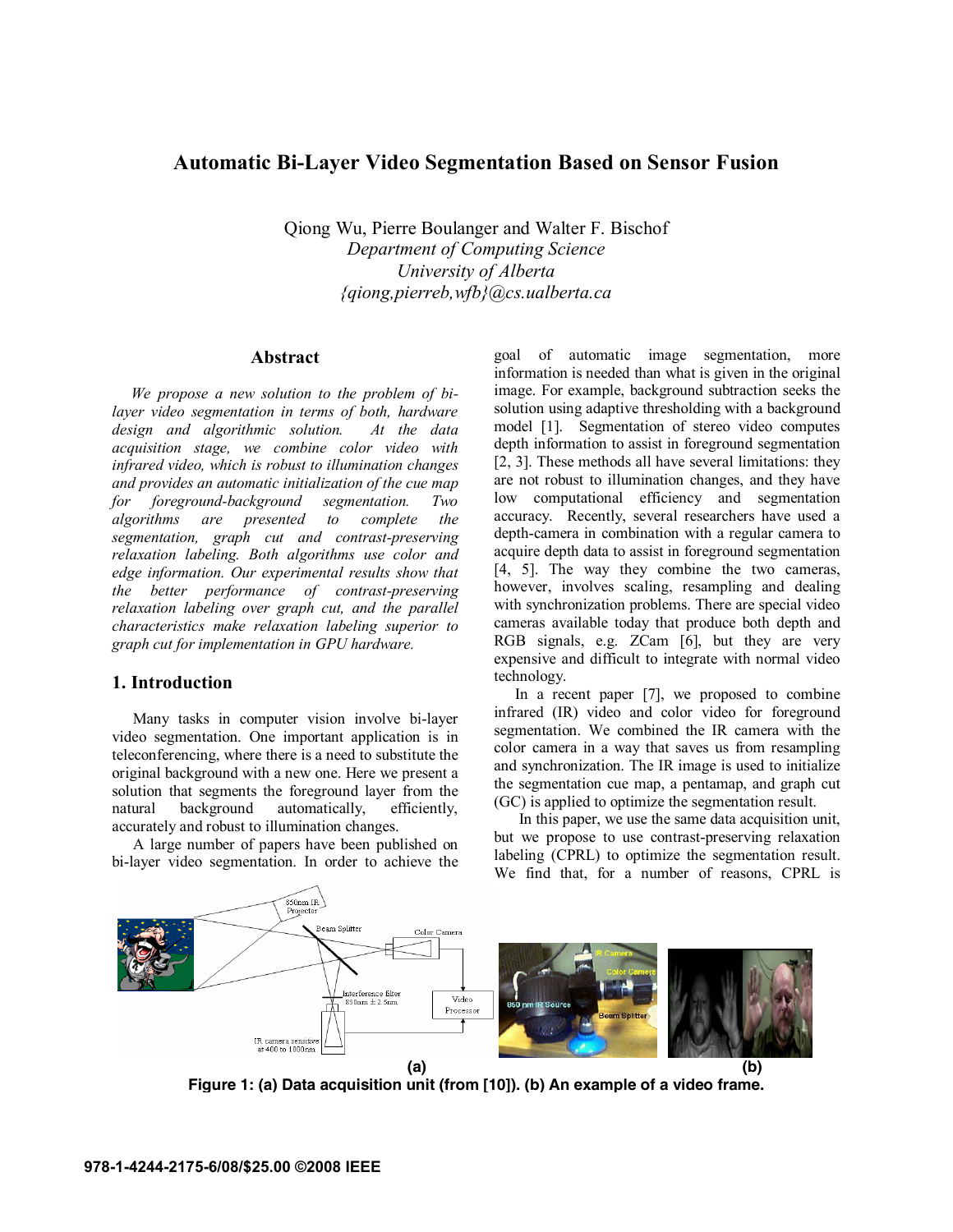superior to GC, as will be discussed.

# **2. Proposed Method**

In this section, we describe our data acquisition setup and the segmentation pentamap (see also [7]). We describe CPRL and GC in Section 3 and 4, respectively, and we give the experimental results in Section 5.

#### **2.1. Data Acquisition Setup**

Figure 1(a) shows the setup of our data acquisition unit. The foreground is illuminated by an invisible IR source at 850 nm that is captured by an infrared camera tuned to 850 nm, with a narrow-band (850 nm  $\pm$  25 nm) filter being used to reject all light except the one produced by the IR illuminator. The IR camera and color camera produce a mirrored video pair that is synchronized in time and space, using a genlock mechanism for temporal synchronization and an optical beam splitter for spatial registration. With this system, there is no need to align the images using complex calibration algorithms since they are guaranteed to be coplanar and coaxial. An example of a video frame is shown in Figure 1(b). As one can see, the IR image is a mirror version of the color image. This is due to the beam splitter and can be easily corrected with a simple image transposition.

Our design has many advantages. First, it automatically produces synchronized IR and color video pairs, which saves us from tedious synchronization problems. Second, IR information is independent of illumination changes, hence a cue map can be stably initialized (see below). Third, the IR illuminator adds flexibility to the foreground definition. One can move the IR illuminator around to any object to be segmented. Hence the foreground is defined by the object within certain distance to the IR illuminator rather than to the camera.

### **2.2. Pentamap Initialization**

One advantage of the IR image is that it can be used to predict foreground background areas. The IR image is a grayscale image, in which brighter parts indicate the foreground (illuminated by IR source). Missing foreground parts must be within a certain distance from the illuminated parts. Assuming this distance is  $\tau$  (in number of pixels), any dark area outside of this distance belongs to the background. The value of  $\tau$ increases with the distance of the object to the IR source. Suppose the effective distance for the IR source is  $D_{\text{max}}$ ,  $\tau = \tau_{\text{max}} = f(D_{\text{max}})$ , and the value of  $\tau$  does not

change during the video capture if the user does not change the camera configuration.

For the foreground/background segmentation, we want to find a binary label vector  $f=(f_1,f_2...f_p)$ , where  $f_n \in \{0,1\}$ , with 1 the foreground label and 0 the background label, and |P| the number of pixels. Initial estimates of foreground and background can be obtained from the IR image. After registration, each IR image is an array  $I=[I_1,I_2...I_{P}])$ , and the color image is an array  $Z=(Z_1,Z_2...Z_{|P|})$ , where  $I_n$  is a grayscale value, and  $Z_n$  is an RGB color vector. An estimate of the foreground area can be found by thresholding the IR image: MASK=  ${p \in P | I_p > T}.$ 

We define a pentamap as follows:

**Definition:** *A pentamap T partitions the image into five regions, certain foreground (CF), certain background (CB), local foreground (LF), local background (LB) and unknown (U), represented as T: P*  $\rightarrow$   $T_{CF}$ ,  $T_{CB}$ ,  $T_{LE}$ ,  $T_{LB}$ ,  $T_{U}$ , with *TCF ={p| p*∈*MASK.erosion(s)}*   $T_{LF} = {p \mid p \in MAX- T_{CF}}$  $T_{CB} = {p | p \in \neg (MASK\,\,(\tau + s))}$ *TLB ={p| p*∈*MASK.dilation(τ +s)- MASK.dilation(τ)}*   $T_U$  ={p| p∈ P-  $T_{CF}$ - $T_{CB}$ -  $T_{LF}$   $T_{LB}$ }.

An example of MASK and the pentamap are shown in Figure 2. Sample foreground/background cues are drawn from  $T_{LF}/T_{LB}$ , which is an interior/exterior narrow strip of width s of the foreground. It is reasonable to assume that the color pixels in the unknown area  $T<sub>U</sub>$  is consistent with the neighborhood regions. The value of s (in the definition of  $T_{CB}$  and  $T_{LB}$  above) does not change the segmentation result



**Figure 2: (a) Foreground MASK. (b) Pentamap**  with red=T<sub>CF</sub>, green=T<sub>CB</sub>, blue=T<sub>LF</sub>, pink=T<sub>LB</sub>, and the remaining area=T<sub>u</sub>.

much as long as  $s \in [15, 25]$ .

We use a Gaussian Mixture Model (GMM) to represent the foreground/background color model, which is derived from  $\{Z_p|p \in T_{LF}\}/\{Z_p|p \in T_{LB}\}$ . Each GMM is represented by a full-covariance Gaussian mixture with M components (M=10). We represent the GMM for the foreground as  $K_F=\{K_{F1}, K_{F2}...K_{FM}\}\$ , and similarly for the background  $K_B = \{K_{B1}, K_{B2} \dots K_{BM}\}.$ 

In our experiments, we used the following parameter values: T=0.004 and  $\tau$ =55.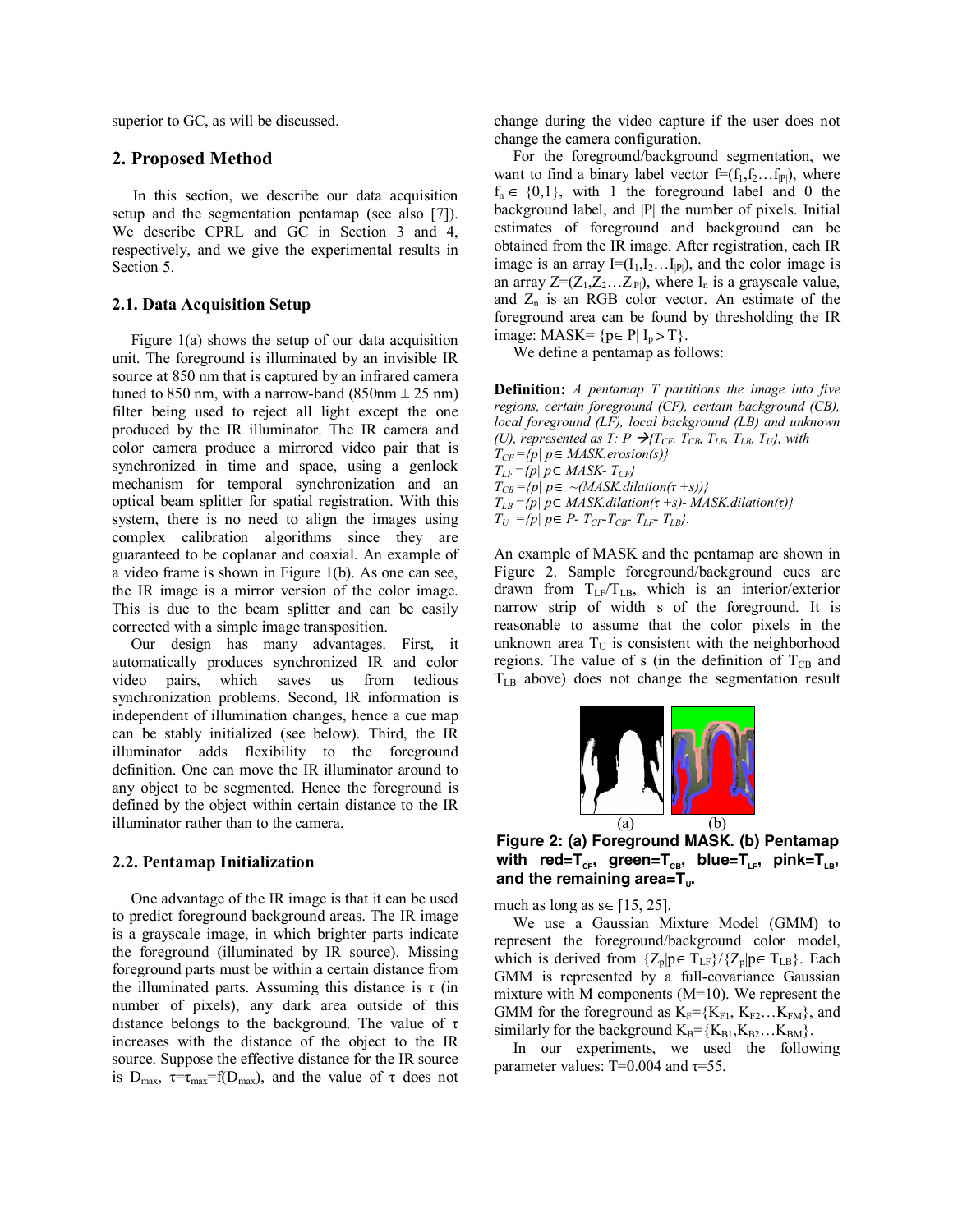# **3. Contrast Preserving Relaxation Labeling**

Relaxation labeling [8] can be used to reduce ambiguities and noise based on the parallel use of local constraints between labels. In image segmentation, each pixel is first assigned a probability vector and a label based on the color information, and the probability vector is updated iteratively based on the local constraints between labels [9]. We apply relaxation labeling to complete our foreground segmentation based on the initial estimates described in Section 2. We propose a new local constraint involving contrast information, which we call contrastpreserving relaxation labeling. As in [9], we proceed in three steps.

*Step 1: Initialization.* For each pixel, compute a probability vector

$$
Pr^{0}(p) = [Pr_{1}^{0}(p) \quad Pr_{0}^{0}(p)]
$$

where  $Pr_1^0$  is the probability of pixel p belonging to the foreground  $(f_p=1)$ , and  $Pr_0^0$  the probability of belonging to the background  $(f_p=0)$ . Based on the pentamap, the probability vector for pixels in the unknown area  $T_U$  are defined according to the following scheme:

$$
Pr_{I}^{0}(p) = \begin{cases} 1 & , \forall p \in T_{CF}, T_{LF} \\ \frac{\max_{i=1...M} Pr(Z_{p} | K_{Fi})}{\max_{i=1...M} Pr(Z_{p} | K_{Fi}) + \max_{i=1...M} Pr(Z_{p} | K_{Bi})}, \forall p \in T_{U} \\ 0 & , \forall p \in T_{CB}, T_{LB} \end{cases} (1)
$$

$$
Pr_{I}^{0}(p) = 1 - Pr_{I}^{0}(p) \qquad (2)
$$

*Step 2: Iteration.* In the nth iteration, the probability vector  $Pr^{n}(p)$  for pixel p is updated based on the previous vector  $Pr<sup>n-1</sup>(p)$  and neighborhood probability vector  $Pr^{n-1}(q)$ ,  $q \in \overline{N}(p)$  where  $\overline{N}(p)$  is the 8connected neighborhood about pixel p.

$$
Pr_{i}^{n}(p) = \frac{Pr_{i}^{n-1}(p)(1 + Q_{i}^{n-1}(p))}{\sum_{j=0}^{1} Pr_{j}^{n-1}(p)(1 + Q_{j}^{n-1}(p))}
$$
(3)

where

$$
Q_{i}^{n-1}(p) = \frac{1}{card(\overline{N}(p))} \sum_{q \in \overline{N}(p)} C(p,q) * Pr_{i}^{n-1}(q)
$$
 (4)

with  $i={0,1}$ .  $C(p,q)$  is the compatibility coefficient, and it uses contrast information as follows:

$$
C(p,q) = \begin{cases} 1, & \text{if } ||Z_p - Z_q||^2 \le \theta \\ -1, & \text{otherwise} \end{cases}
$$
 (5)

*Step 3: Convergence and final labeling.* As shown in [8], (3) converges to a consistent labeling as  $n \rightarrow \infty$ . After running for  $n_f$  iterations, each pixel is assigned a

label with a larger probability component. We found  $n_f=10$  to be sufficient in our experiment.

# **4. Graph Cut**

Many authors have modeled image segmentation as a graph cut problem (e.g., [10]). Here we describe how we build our graph model according to the pentamap defined in Section 2.

A graph  $G=(V,E)$  is defined as a set of nodes V with a set of edges E. Besides two terminal nodes OBJ (foreground) and BKG (background),  $T_{CF}$  and  $T_{CB}$  are

| Edge         | Weight                                                            | For                           |
|--------------|-------------------------------------------------------------------|-------------------------------|
| {Vi,<br>OBJ} | K                                                                 | $Vi \in T_{CF}$ , $T_{LF}$    |
|              |                                                                   | $Vi \in T_{CB}$ , $T_{LB}$    |
|              | -ln $Pr_0^0(p)^* \gamma$                                          | $Vi \in T_{11}$               |
| {Vi,<br>BKG  | K                                                                 | $Vi \in T_{CB}$ , $T_{LB}$    |
|              |                                                                   | $Vi \in T_{CF}$ , $T_{LF}$    |
|              | $-\ln \overline{\Pr_1^0(p)^* \gamma}$                             | $Vi \in T_{II}$               |
| (Vi, Vj)     |                                                                   | $i \in N(i)$                  |
|              | $\alpha^*$ exp $\left(-\left\ Z_i - Z_j\right\ ^2 / \beta\right)$ | (8-connectivity),             |
|              | $\beta$ is the expectation                                        | $i \neq j$ ,                  |
|              |                                                                   | $V_i \in T_{LB}/T_{LF}/T_U$ , |
|              | of $2  Z_i - Z_j  ^2$                                             | $V_i \in T_U$                 |
|              |                                                                   |                               |
|              |                                                                   |                               |

**Table 1: Edge weight table** 

represented as two separate nodes, and all other nodes correspond to each pixel in the other area. Edges are defined in Table 1. We build the graph model in this way to prevent an unwanted cut (e.g., across  $T_{CF}/T_{CB}$ ) and to improve the computational efficiency (more details are given in [7]). In Table 1,  $K=\infty$  (a very large value in practice),  $γ$  is the relative importance of data term. The data term, which reflects color information, is the same as used in CPRL:  $Pr_0^0(p)$  and  $Pr_1^0(p)$  are defined in Section 3. The contrast term defined for CPRL is controlled here with the smoothness parameter α.

# **5. Experimental Results**

We compared the segmentation results produced by CPRL and GC. CPRL has only one parameter, the threshold  $\theta$  of contrast information in (5). Segmentation results do not change much if  $\theta \in [80, 400]$ . GC, on the other hand, has three parameters  $\alpha$ ,  $\beta$  and  $\gamma$  (see Table 1), and segmentation results are very sensitive to these parameter values, as shown in Figure 3 and Table 2.